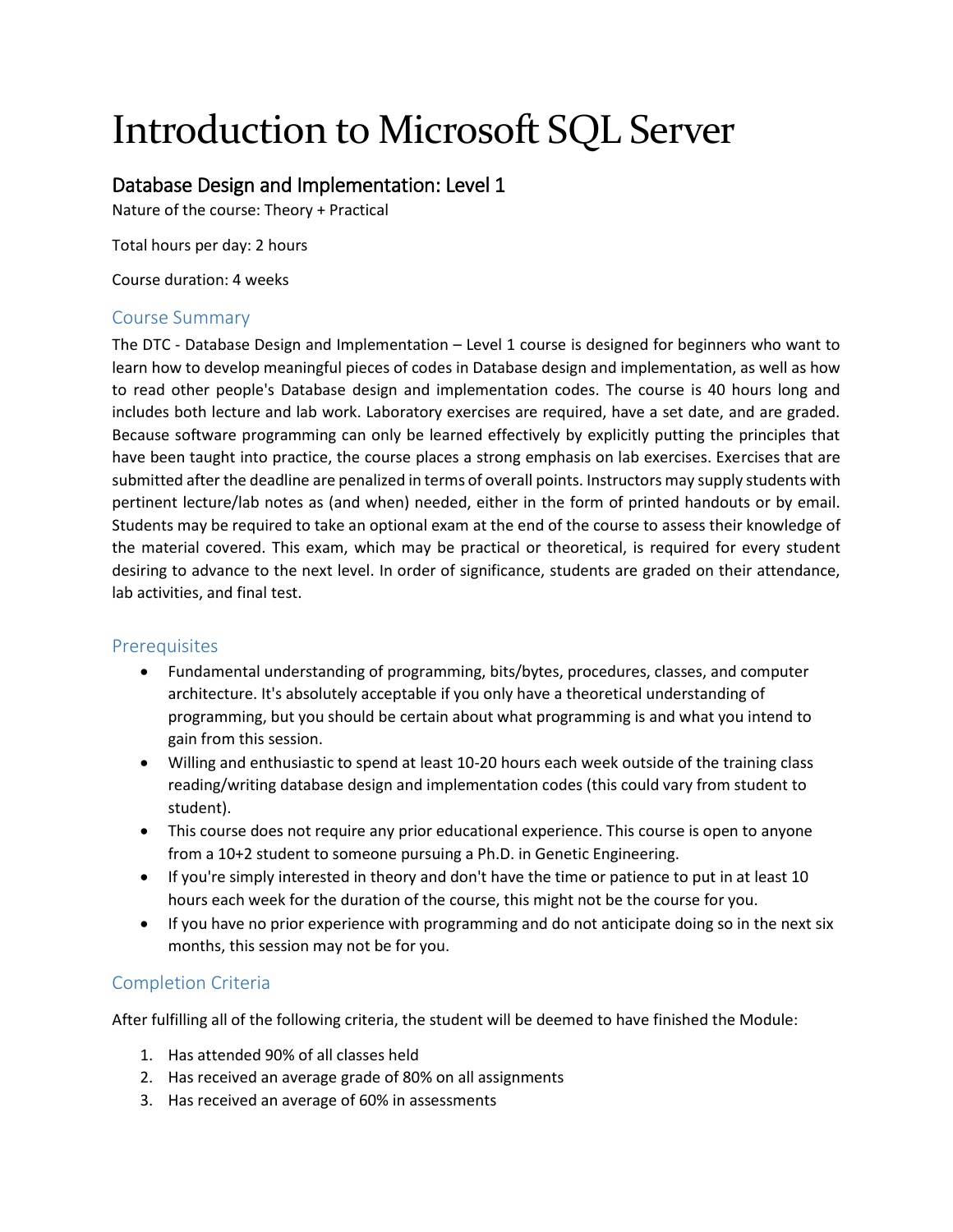4. The tutor believes the student has grasped all of the concepts and is ready to go on to the second module.

#### Required Text Books

- 1. SQL QuickStart Guide: The Simplified Beginner's Guide to Managing, Analyzing, and Manipulating Data With SQL
- 2. SQL All-in-One For Dummies

## Course Details

#### WFFK<sub>1</sub>

#### **Relational Database Fundamentals**

- Overview of Relational Database Concepts
- Relational Databases and Relational Database Management Systems
- Data Normalization

#### **Conceptual Data Modeling**

- Problems with File-based System
- Concept of Data Model
- 3-Tier Architecture
- Data Mapping
- Data Model and its Types
- The Relational Data Model
- Data Modeling Using ERD
- Problems of Using ERDs and Solutions

#### **EERD and Chen Notation**

- Relational Database Model Terminologies and their Implementation
- Database Relations and their Characteristics
- Relational Keys and Integrity Constraints

#### WEEK 2

#### **Relational Database Design**

- Database Design Methodologies,
- Conceptual, Logical and Physical Database Designs,
- Mapping ERD into Relational Schema

#### **Creating a Database**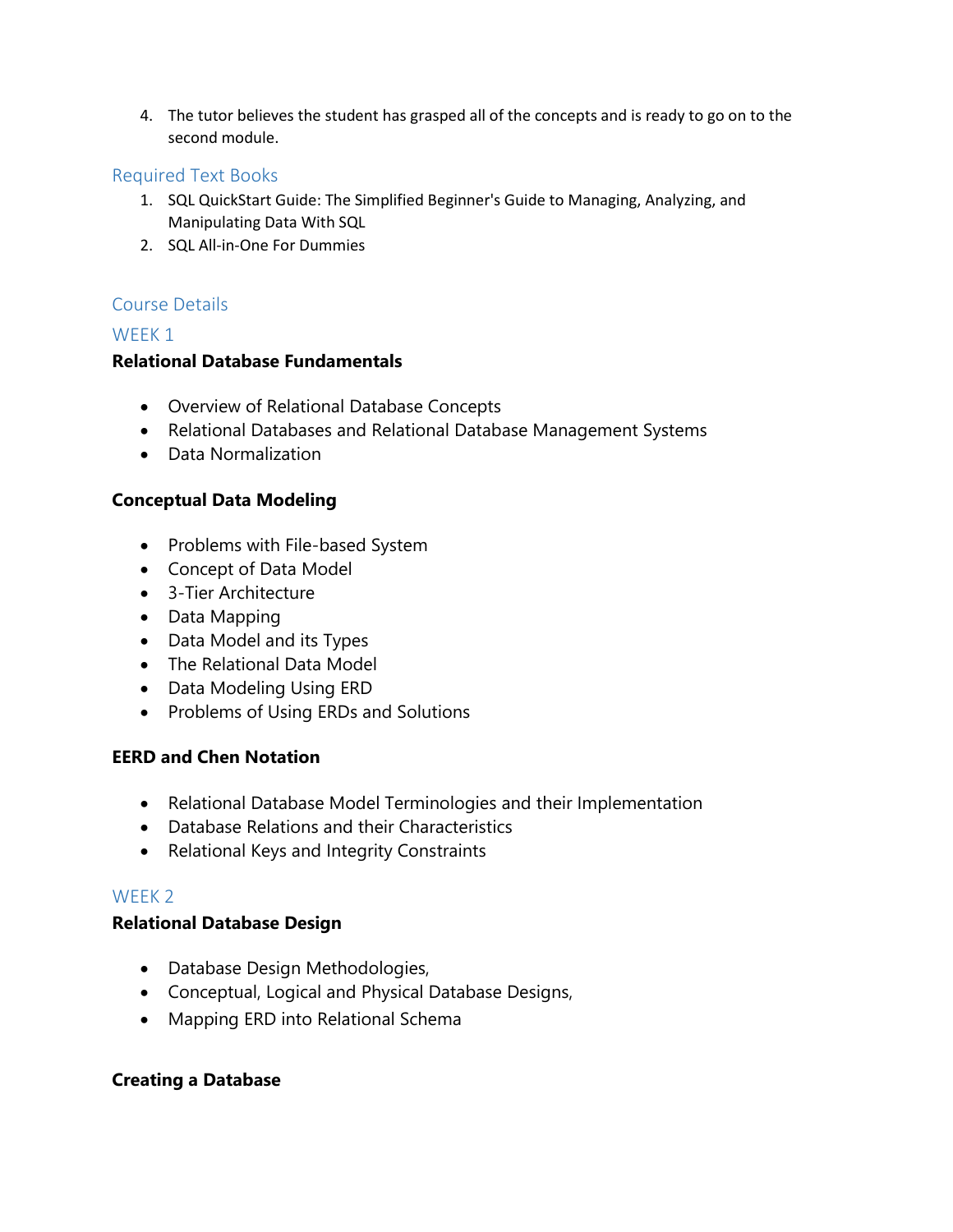- Database Development Methodology Overview
- Building a Logical Data Model
- Identifying Entities and Attributes
- Isolating Keys
- Relationships between Entities
- Creating Entity-Relationship Diagrams
- Transforming to Physical Design
- Migrating Entities to Tables
- Selecting Primary Keys
- Defining Columns
- Enforcing Relationships with Foreign Keys
- Constructing the Database Using DDL
- Creating Tables, Indexes, Constraints and Views
- Dropping Tables, Indexes, Constraints and Views
- Modifying Tables, Indexes, Constraints and Views

# WEEK 3

# **Writing Basic SQL Queries**

- Displaying Table Structures
- Retrieving Column Data from a Table or View
- Selecting Unique Values
- Filtering Rows Using the WHERE Clause
- Sorting Results Using ORDER BY
- Joining Multiple Tables
- Using Column and Table Aliases

# **Manipulating Query Results**

- Using Row Functions
- Character
- Numeric
- Date and Time
- Data Conversion

# **Using the case function**

• Handling Null Values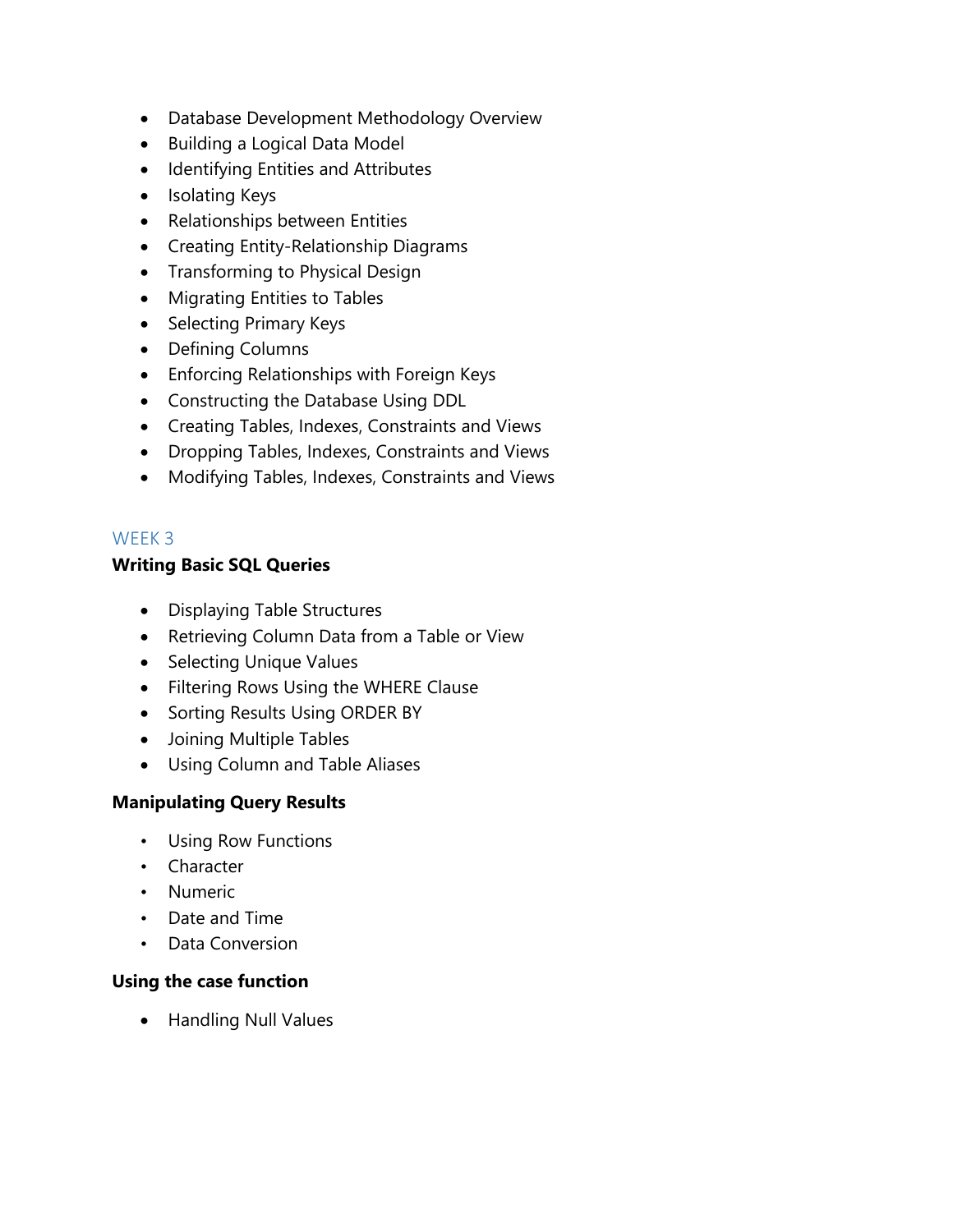# WEEK 4

# **Labs**

Lab assignments will focus on the practice and mastery of contents covered in the lectures; and introduce critical and fundamental problem-solving techniques to the students.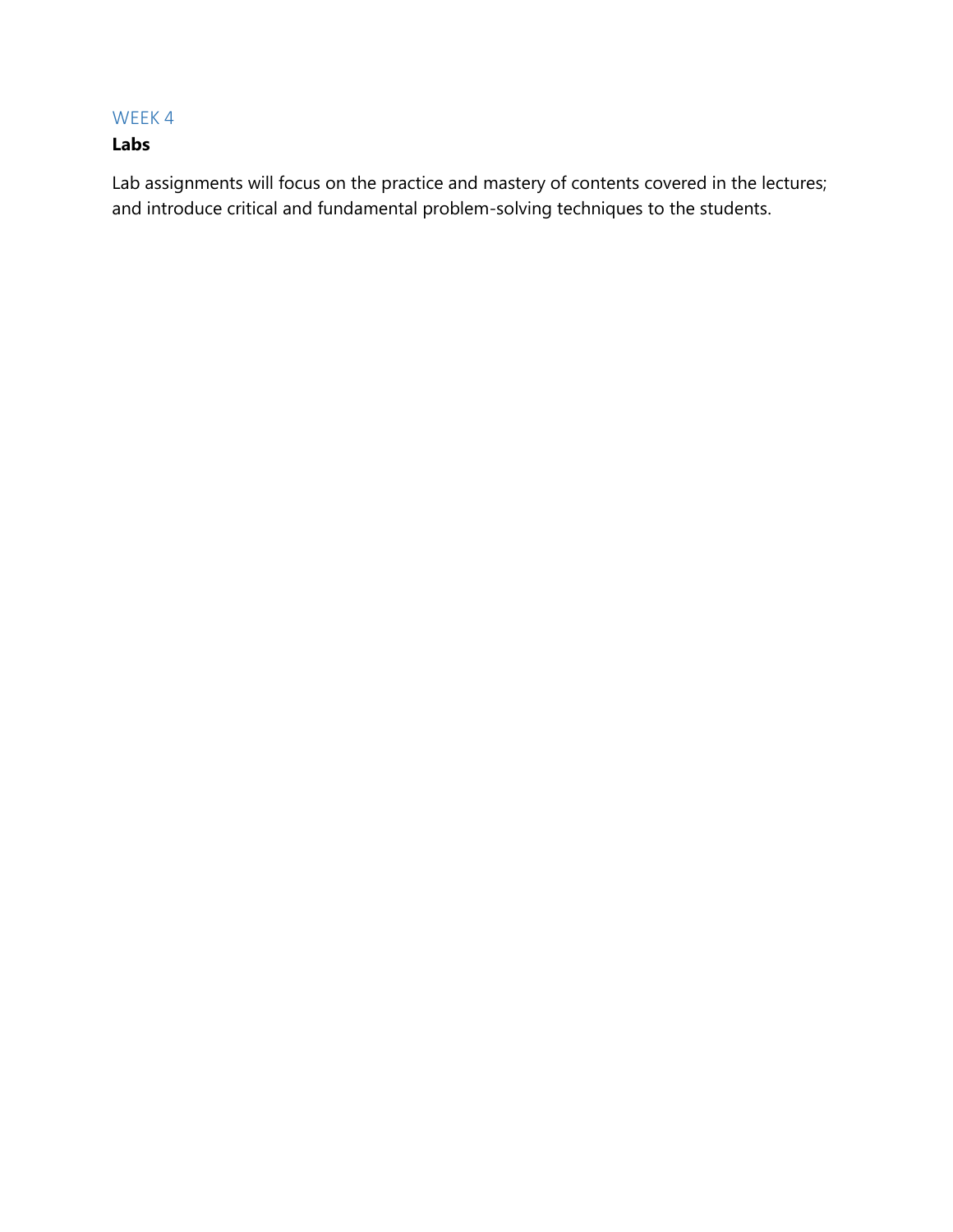# Database Design and Implementation: Level 2

## Course Summary

The DTC - Database Design and Implementation – Level 2 course is designed for students who have some prior hands-on programming experience with the Database Design and Implementation programming language at a beginning level. The level 2 course is also for people who wish to learn Database design and implementation but have prior programming expertise (e.g., Database design and implementation, Obj-C, PHP, C, C++, etc.). This course was built with high school and university students in mind who want to undertake coursework in Database Design and Implementation, as well as professionals who are now working as VB.NET developers and want to transfer to ANDROID. This course is also appropriate for those who have completed an undergraduate degree in Economics, have worked in the media sector or as a professional freelance PHP developer, or are in their third semester of Electrical/Electronic undergraduate studies.

## **Prerequisites**

- Complete the entrance examination with a score of at least 40%. (For trainees directly applying to this level).
- Complete the DWIT Training Database Design and Implementation Level 1 course with passing marks (Not applicable to trainees directly applying to this level).
- Complete the interview successfully.
- Willing and eager to spend at least 10-20 hours each week reading/writing database design and implementation codes outside of the training session (this may vary from student to student).

## Required Text Books

- 1. SQL QuickStart Guide: The Simplified Beginner's Guide to Managing, Analyzing, and Manipulating Data With SQL
- 2. SQL All-in-One For Dummies

## Course Details

## WFFK<sub>1</sub>

# **Advanced Query Techniques**

- Inner Joins
- Outer Joins (Left, Right, Full)
- Joining a Table to Itself
- Subqueries
- Tips for Developing Complex SQL Queries
- Using Aggregate Functions
	- AVG
	- COUNT
	- SUM
	- MIN
	- MAX
- Aggregating Results Using GROUP BY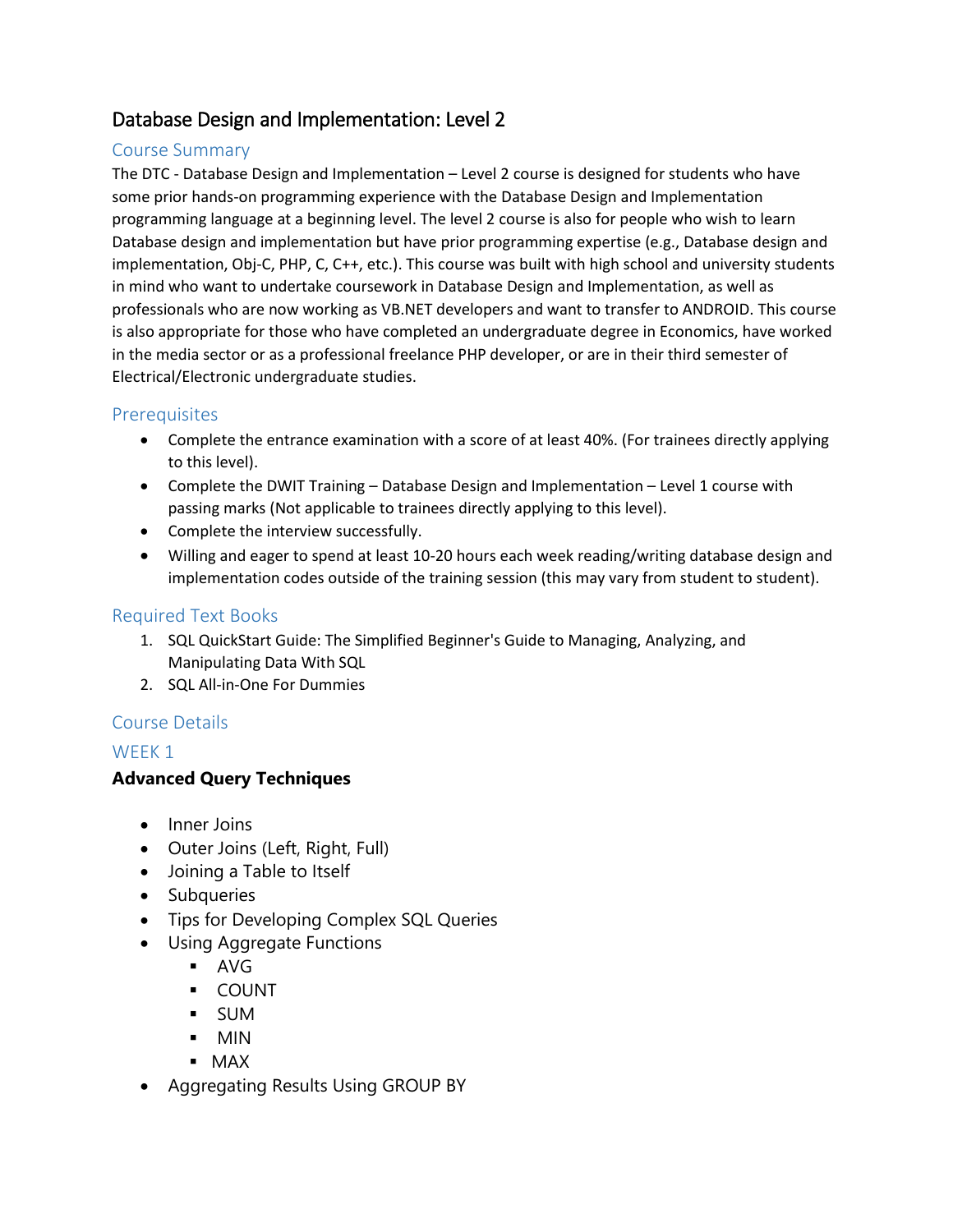Restricting Groups with the HAVING Clause

## **User-Defined Functions**

- Definition and Benefits of Use
- Create Function
	- **Syntax**
	- **Return Clause and the Returns Statement**
	- Scalar vs. Table Functions
	- **Comparison with Stored Procedures**
	- Returning Scalar Values and Tables
- Alter and Drop Function

## **Manipulating Table Data using SQL's Data Manipulation Language (DML)**

- Inserting Data into Tables
- Updating Existing Data
- Deleting Records
- Truncating Tables
- Implementing Data Integrity with Transactions
	- **Beginning Explicit Transactions**
	- **Committing Transactions**
	- Rolling Back Transactions

# WEEK 2

## **Stored Procedures**

- Definition and Benefits of Use
- **CREATE PROCEDURE** 
	- Syntax
	- **Variables and Parameters**
- Control of Program Flow
- Alter and Drop Procedure
	- **Implementation Differences**

## **Working with Views**

- Benefits of Using Views
- Creating Views
	- **Alter and Drop View**

## **Triggers**